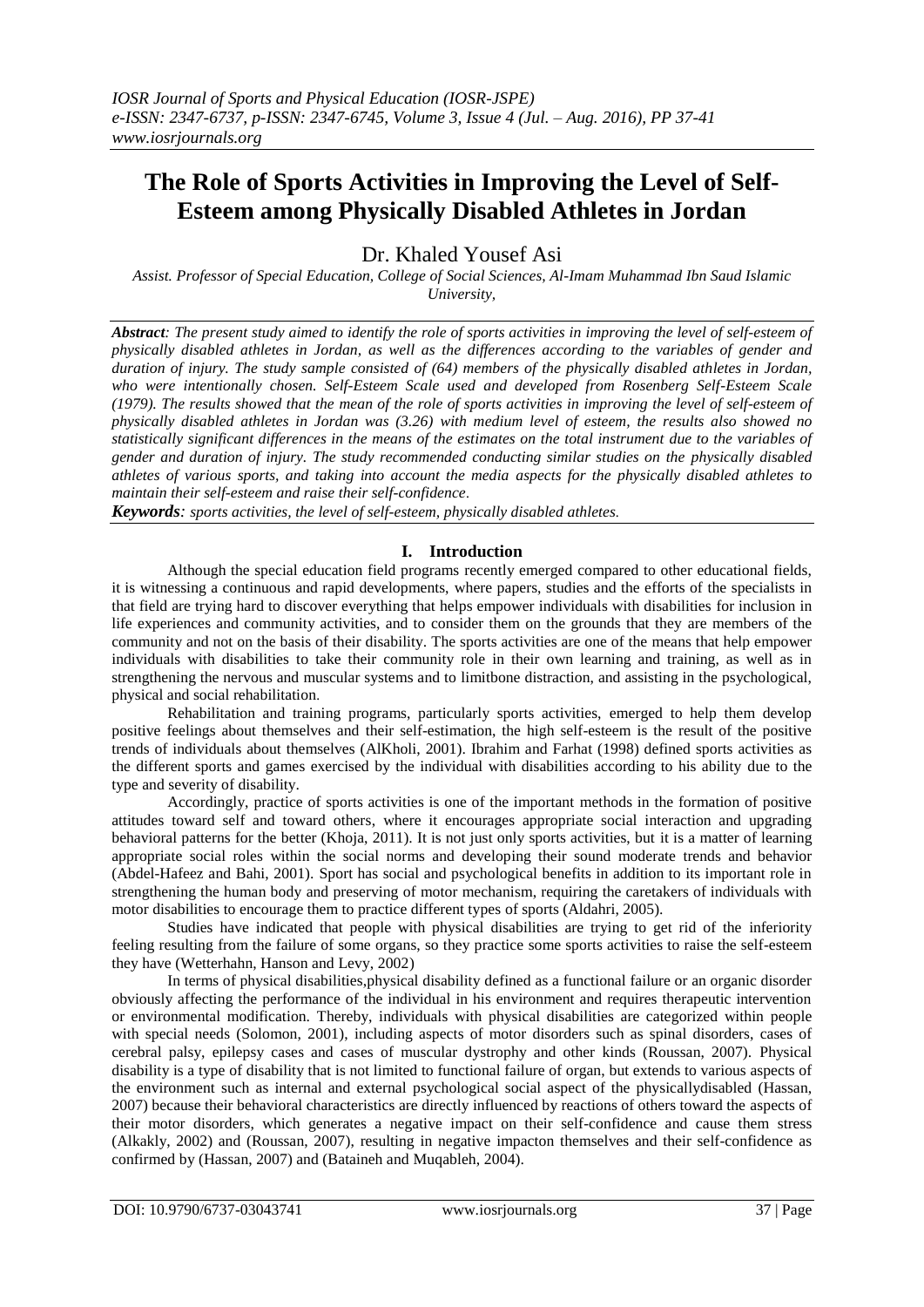Studies show that disability was negatively linked to self-esteem of the disabled to reflect a sense of inferiority and lack of social competence, which generates a lowerself-esteemthan that of individuals without disabilities (Teri, 2000), this can be explained in light of the emotional imbalance and lack of psychological adjustment resulted from organ deficit or failure leading to anxiety and worry (Farhat, 2014)

Abu-Assad (2009) confirmed that high self-esteem is a positive attitude and low self-esteem represents a negative attitude. Emotions and feelings are the motivation that earns us a strong and distinct personality or weak personality, because the individual's giving positively or negatively affected by self-esteemshown in his behavior (Aldhidan, 2003). The self-esteem connects personal integration with the individual's ability to respond under such different situations; so individuals with high self-esteemhave integrated personality helping them perform their roles efficiently within community (Momni, 2006).

Consequently, the author of the current study believes that whenever the individual has a high selfesteem, then he/she will havea high positive feeling toward himself and community and vice versa, thus preventing psychological adjustment, social integration resulting in emotional and behavioral disorders.

In this regard, several studies have addressed the importance of exercise on the self-esteem of the physically disabled, including Beher and Menotti (2000) who confirmed that the practice of basketball at wheelchairs for physically disabled athletes have contributed to improving the level of self-esteem they have and coping with their disability. Oates (2004) assured the effectiveness of a swimming program on improving self-esteem among the physically disabled. Abu Obeid (2004) emphasized on the role of an educational program in the swimming and its impact on raising the skill level and increasing the level of self-concept among people with motordisabilities and challenges in Jordan. Cazenave, Peultier and Lefort (2008) confirmed the impact of sports activities on improving self-esteem among the physically disabled, where it contributed to raise the selfesteem from the low-level to mid-level, and did not show any differences due to gender and the presence of differences in the duration of the injury in favor ofthe severe.

Alwan (2006) indicated the importance of sports activities to improve the level of self-esteem among the physically disabled, where the results of the study have shown the existence of statistically significant differences in the degree of self-esteem among the physically disabled in favor of practitioners of sports activity. Khoja (2011) revealed that the practice of the sports activities contributes to improving body shape and selfesteem among the physically disabled, and it did not show differences in the variable of gender.

Therefore, the author desired to conduct this study, which aimed to investigate the role of sports activities to improve the self-esteem of physically disabled athletes in Jordan, according to the variables of gender and duration of the injury, and to demonstrate the positive impact of sports activities among people with motor disabilities in self-esteem.

### **Statement of the problem**

Conducting the current study is needed to determine the role of sports activities in improving the self-esteem of physically disabled athletes in Jordan. This study attempted to answer the following questions:

- 1. What is the role of sports activities in improving the level of self-esteem among physically disabled athletes in Jordan?
- 2. Are there any significant differences  $(a = 0.05)$  in the role of sports activities in improving the level of selfesteem among physically disabled athletes in Jordan due to the variable of gender?
- 3. Are there any significant differences ( $a = 0.05$ ) in the role of sports activities in improving the level of selfesteem among physically disabled athletes in Jordan due to the variable of duration of injury ( $\leq$  5 years)and  $($ >5 years)?

### **Significance**

The significance of the study lies in benefiting the relevant institutions to care for the physically disabled through the adoption of methods and strategies to improve self-esteem, as well as drawing the attention of the communities and families of people with motor disabilities to adopt sporting activities that contribute to improving self-esteem. The study also urges communities to include people with motor disabilities to improve their self-esteem and stay away from negative behaviors towards themselves and towards others.

# **II. Methodology and procedures**

This section deals with a detailed description of the study methodology, population, the sample and instrument, shown as follows:

### **Method**

Descriptive and survey approach adopted in the current survey, which qualitatively and quantitatively depicts the reality through answering the questions of the study using self-esteem scale.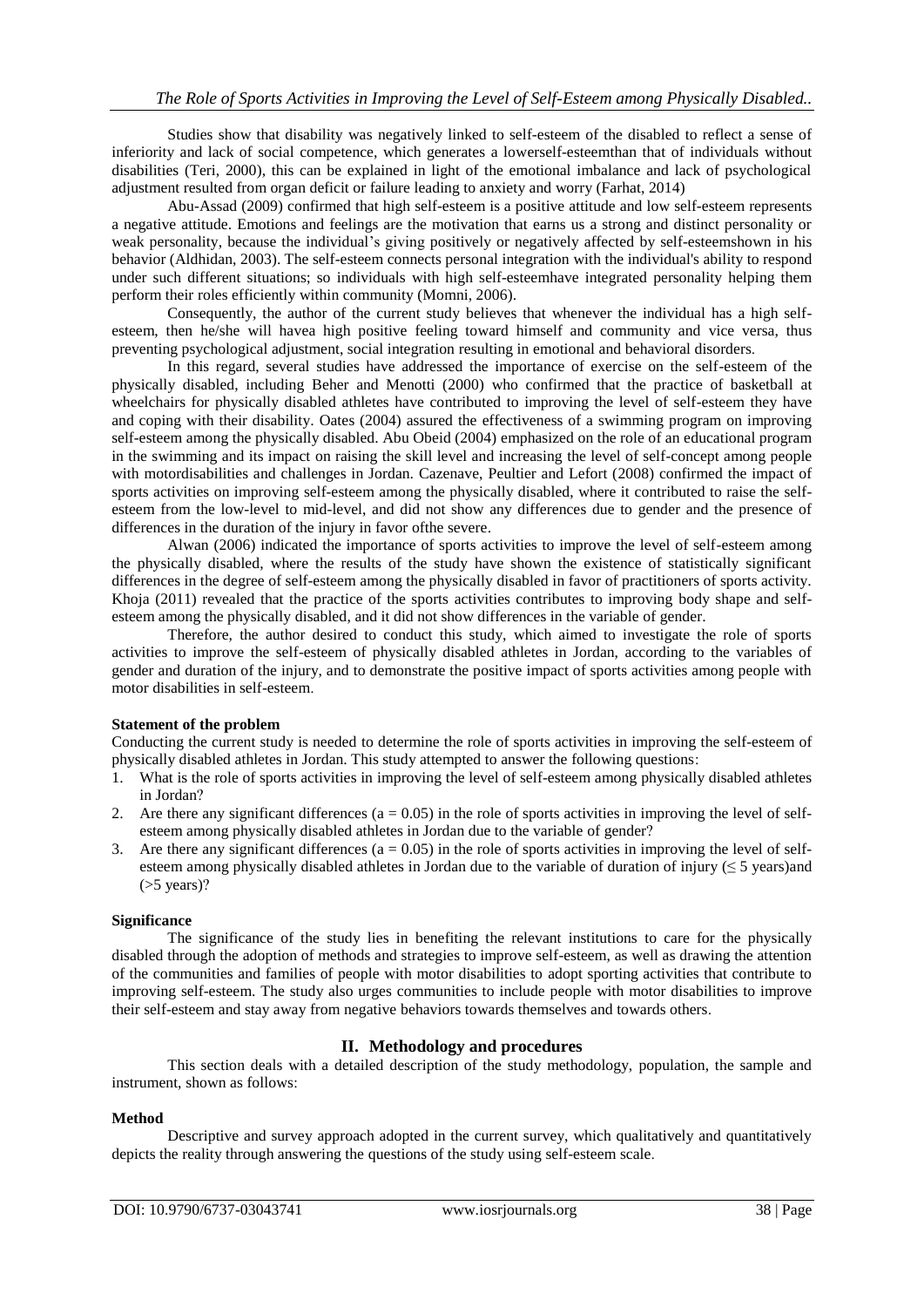### **Sampling**

The study was applied to a sample of (64) members of the physically disabled athletes in Jordan,intentionally chosen for the academic year 2015/2016. The participants distributed according to the variables of the study:gender and duration of the injury, as shown in Table (1).

| Variables          | Groups           | Frequency | Percentage |
|--------------------|------------------|-----------|------------|
| Gender             | Male             | 40        | $62.5\%$   |
|                    | Female           | 24        | $37.5\%$   |
|                    | $(\leq 5$ years) | 35        | 54.9%      |
| Duration of injury | $($ > 5 years)   | 29        | $45.1\%$   |
| Total              |                  | 64        | $100.0\%$  |

**Table (1):** Distribution of study sample according to the variables

### **Instrument**

To identify the role of sports activities in improving the level of self-esteem of physically disabled athletes in Jordan, Self-Esteem Scale used and developed from Rosenberg Self-Esteem Scale (1979) (Kafafy, 1997).Having verified its validity and reliability, the Self-Esteem Scale, in its final draft, consisted of (10) paragraphs. The responder checks each paragraph on a scale of five degrees, namely, (strongly agree, agree, neutral, disagree, and strongly disagree), the scale corrected by giving the following weights, respectively (5, 4, 3, 2 and 1) for the above mentioned degrees. The following statistical criterion utilized for evaluating and judging the responder level on a scale of self-esteem through using the following equation: *Group length = <u>maximum limit – minimum limit (for regression)</u> =*  $5 - 1/3 = 4/3 = 1.33$ 

*Number of groups Low level: (1-2.33) Medium level: (2.34 to less than 3.67)*

*High level: (more than 3.67)*

### **Validity**

To verify the validity of the self-esteem scale, the first draft was reviewed and evaluated by ten reviewers, more experienced in special education, psychology and measurement and evaluation in Jordanian Universities, where they were asked to check the appropriateness of the paragraphs (items) and to make sure of the language and the appropriateness of the instrument to achieve the study objectives. In light of the views and suggestions of the evaluators, the required modifications were made with agreement percentage (80%), and the final draft consisted of (10) paragraphs.

### **Reliability**

The reliability of the instrument was verified by the method of (test-retest), where it was applied to a pilot sample numbered (20) physically disabled athletes in Jordan, with two weeks interval between first and second application/test. Pearson correlation coefficient was calculated between the scores of respondents and the total reliability coefficient of the instrument was (0.80). The second method conducted by calculating of the internal consistency coefficient (Cronbach's Alpha) of the total scale  $= (0.88)$ . These are considered appropriate values for achieving the objectives of the study.

#### **III. Results**

Results of the first question: What is the role of sports activities in improving the level of self-esteem among physically disabled athletes in Jordan?To answer this question, the arithmetic means and standard deviations calculated for the paragraphs of self-esteem scale and on the total scale, as shown in Table (2):

**Table (2):** the arithmetic means and standard deviations of the estimates in descending order

| <b>Table (2).</b> The affilition ineally and standard deviations of the estimates in descending order |                                                                                    |      |       |        |  |  |  |  |
|-------------------------------------------------------------------------------------------------------|------------------------------------------------------------------------------------|------|-------|--------|--|--|--|--|
| No. of paragraph                                                                                      | Paragraph                                                                          | Mean | St. D | Degree |  |  |  |  |
|                                                                                                       | After practicing of sporting activities, I feel having a number of good qualities. | 3.71 | 0.52  | High   |  |  |  |  |
|                                                                                                       | Sports activities helped me feel successful                                        | 3.69 | 0.47  | High   |  |  |  |  |
|                                                                                                       | Sports activities helped me be able to do things done by others.                   | 3.63 | 0.65  | Medium |  |  |  |  |
|                                                                                                       | After I had practiced sports activities, I was satisfied.                          | 3.40 | 0.55  | Medium |  |  |  |  |
|                                                                                                       | Sports activities helped me feel proud of having a lot to do                       | 3.29 | 0.67  | Medium |  |  |  |  |
| 8                                                                                                     | Sports activities helped me get so much respect for myself                         | 3.26 | 0.78  | Medium |  |  |  |  |
| 10                                                                                                    | Whenever I practiced sports activities, I felt well                                | 3.06 | 1.14  | Medium |  |  |  |  |
| 9                                                                                                     | Sports activities made me feel important.                                          | 3.05 | 0.94  | Medium |  |  |  |  |
|                                                                                                       | Sports activities helped me feel valued, or at least equal to others               | 2.89 | 0.87  | Medium |  |  |  |  |
| 6                                                                                                     | Sports activities helped me develop a positive vision for myself                   | 2.71 | 0.71  | Medium |  |  |  |  |
| Total scale                                                                                           |                                                                                    | 3.26 | 0.40  | Medium |  |  |  |  |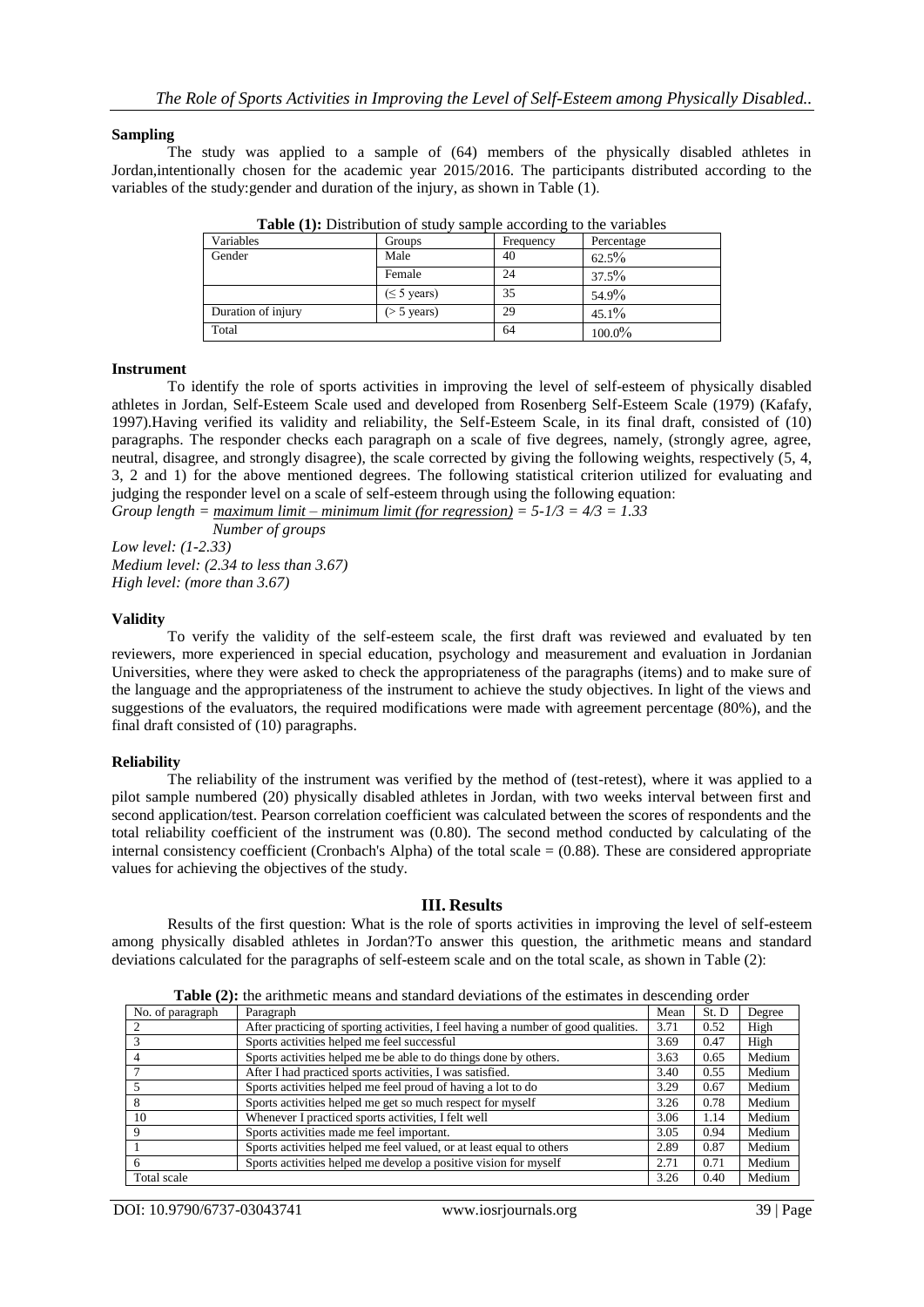Table (2) showed that the means ranged between (2.71)and(3.71) and the degree of esteem ranged between (medium) and (high), where paragraph (2) which states "After practicing of sporting activities, I feel having a number of good qualities." in ranked the first place with an arithmetic mean (3.71) and a standard deviation (0.52) and high level of esteem, while paragraph (3) which states "Sports activities helped me feel successful" in the second place with a mean (3.69) and a standard deviation (0.47) and high level of esteem, paragraph (6) "Sports activities helped me develop a positive vision for myself " got the last place with a mean (2.71) and standard deviation (0.71) and medium level of esteem. The total scores of the participantsfor the role of sports activities in the level of self-esteem of physically disabled athletes in Jordan reached a mean (3.26) and a standard deviation (0.40) with medium level of esteem.

The results of the second question: Are there any significant differences  $(a = 0.05)$  in the role of sports activities in improving the level of self-esteem among physically disabled athletes in Jordan due to the variable of gender? To answer this question,means and standard deviations, and T-test utilized to calculate the estimates of the study sample on the total scalefor the role of sports activities in improving the level of self-esteem of physically disabled athletes in Jordan, according to gender, as shown intable (3).

| <b>Table (3).</b> Incans. Standard deviations. and (t-test) according to the gender variable |               |     |      |       |         |                |            |
|----------------------------------------------------------------------------------------------|---------------|-----|------|-------|---------|----------------|------------|
| Total scale                                                                                  | <b>Gender</b> | No. | Mean | St. D | T-value | Freedom degree | Sig. level |
| Total level of self-esteem                                                                   | Male          | 40  | 3.31 | 0.34  | .689    | 62             | 0.101      |
|                                                                                              | Female        |     | 3.02 | 0.57  |         |                |            |
|                                                                                              |               |     |      |       |         |                |            |

**Table (3):** means, standard deviations, and (t-test) according to the gender variable

#### \*Statistically significant at the significance level  $( \Box = 0.05)$

Table (3) showed no statistically significant differences at the level of statistical significance ( $\alpha = 0.05$ ) in the means of the study sample scoreson the total scale due to gender.

The results of the third question: Are there any significant differences ( $a = 0.05$ ) in the role of sports activities in improving the level of self-esteem among physically disabled athletes in Jordan due to the variable of duration of injury ( $\leq 5$  years) and ( $> 5$  years)? To answer this question, means, standard deviations, and (t-test) calculated for the scores of the study sample on the total scale regarding the role of sports activities in improving the level of self-esteem of physically disabled athletes in Jordan, according to the duration of injury variable, as illustrated in table (4).

**Table (4):** means, standard deviations, and (t-test) to the scores of the study sample on the total scale of the role of sports activities in improving the level of self-esteem of physically disabled athletes in Jordan based on the duration of injury

| uuration of miurv                                                                        |                    |      |              |            |         |                |            |
|------------------------------------------------------------------------------------------|--------------------|------|--------------|------------|---------|----------------|------------|
| Scale                                                                                    | Duration of injury | No.  | M.           | c.<br>ست د | `-value | Freedom degree | Sig. level |
| Total<br>level<br>οt                                                                     | vears)             | ند ف | 22<br>ے د. د | 0.37       | .080    | 62             | 0.288      |
| self-esteem                                                                              | years)             | 29   | .            | 0.43       |         |                |            |
| $\bullet$<br><br>$\sim$ $\sim$ $\sim$<br>$\mathbf{u}$<br>$\cdot$ $\cdot$ $\cdot$ $\cdot$ |                    |      |              |            |         |                |            |

\*Statistically significant at the significance level  $( \Box = 0.05)$ 

Table (4) indicated that there were no statistically significant differences at the level of  $(\alpha = 0.05)$  in the means of the study sample on the total scaleof the role of sports activities in improving the level of self-esteem of physically disabled athletes in Jordan due to duration of injury.

# **IV. Discussion**

- Results showed that the mean of the participants' estimates of the role of sports activities in improving the level of self-esteem of physically disabled athletes in Jordan was (3.26) and with medium level of selfesteem. This is attributed to the role of sporting activities inimproving the self-accept and self-esteem of the physically disabled athletes and their social inclusion and sense of adaptation, they are respectful members of the community, and that the participation in these activities makes them able to overcome their problems and disability and sense of their social status. The medium level of self-esteem among the physically disabled athletes is due to the importance of sporting activities which earned the physically disabled individual positive experiences of success as a result of exercises, which in turn raise their self-confidence and self-esteem for themselves. The current results are consistent with the results of Cazenave, et al(2006), which showed that the level of self-esteemamong the physically disabled wasmedium.
- The results showed no statistically significant differences in the means of stores of study sample on the total scale due to the variables of gender and duration of injury. This is attributed to the practice of sports activities among the physically disabled, whichcontributed to improving self-esteem they have based on different groups of gender and duration of injury, where field contributionincreased the practice of sports, as well as an increase in gettingrespected by others, empowered and sociallyaccepted and having highselfconfidence and self-esteem. They also felt the aspects of their positive abilities. The current results are consistent with the results of Cazenave, et al(2006), which showed no differences in the practice of sports